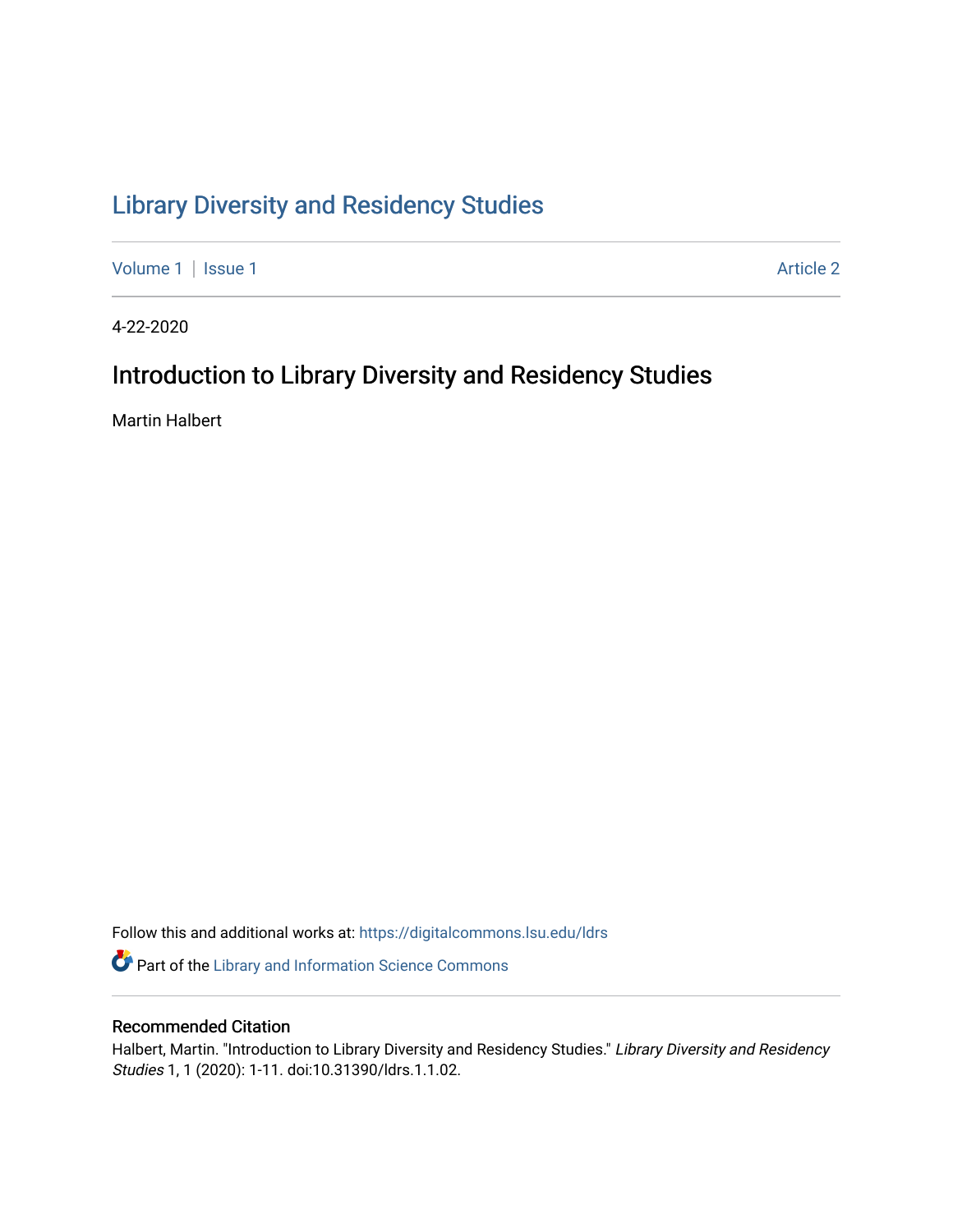# **INTRODUCTION TO LIBRARY DIVERSITY AND RESIDENCY STUDIES**

Journal Overview and Findings Regarding Diversity Residency Programs in Libraries Today<br>Martin Halbert

 struggled with issues of diversity over the past three decades, much as have other institutions. broad social issues, libraries celebrate the as institutions which developed under the long many of the patterns of implicit bias which are trends in our institutions. These responses took two broad forms: 1) external DEI oriented prominent focus of the latter programmatic form expressed goal of recruiting and retaining a more- diverse workforce in professional librarianship." Libraries in the United States have As institutions which seek to foster dialogue on importance of diversity, equity, and inclusion (DEI). However, we must also acknowledge that history in the United States of racism and white privilege, libraries are inevitably also subject to deeply intertwined in our shared institutional fabric. As library leaders began to understand this fact decades ago, they began to seek out strategies to actively counter these unfortunate programs for library clienteles, and 2) internal DEI oriented programs for library employees. A has for decades been so-called library diversity residencies, which are "post-MLIS programs aimed at providing recently graduated professionals with real work experience, with the (Alston 2017)

 two broad topical areas, library external and internal DEI programs. The journal was founded Project, a project funded by a grant from the Institute of Museum and Library Services (IMLS) Greensboro. In this article I will provide a brief overview of the motivations and aims of the This journal, Library Diversity and Residency Studies (or LDRS for short), is a new publication dedicated to the exploration of these as part of the Library Diversity Institutes Pilot to the University of North Carolina at project, the structure of the titular Institutes, our

findings from the project, and finally a summary of our project recommendations on futures steps concerning library diversity residencies.

# **MOTIVATIONS AND AIMS OF THE LIBRARY DIVERSITY INSTITUTES PILOT PROJECT**

 answer that question requires both context about Library diversity residency programs have been in existence for more than two decades. (Cogell & Gruwell 2001) Why did we initiate this project and associated journal now? To our institution and recurring problems encountered by library diversity residents.

 critically important for the future of librarianship, practice in supporting this aim. The main campus of the residents in their time here as well as their The University of North Carolina at Greensboro (UNCG) Libraries have a longstanding commitment to diversity initiatives. Library administrators at UNCG became convinced years ago that programs which advance the diversity of American libraries are and that diversity residency programs were a best library has hosted a library diversity residency program since 2008, and as of this writing has employed six different diversity residents. The library's diversity residency program has seen great success, both in terms of the achievements post-residency career accomplishments.

 on the success of this program in a manner that would not only benefit our university, but also the institutions taking part in the ACRL Diversity In 2017 we were seeking a way to build wider field of librarianship. We were aware of several recurring problems reported by our residents and many other diversity residents throughout the country. These problems were reported during meetings of participants from Alliance.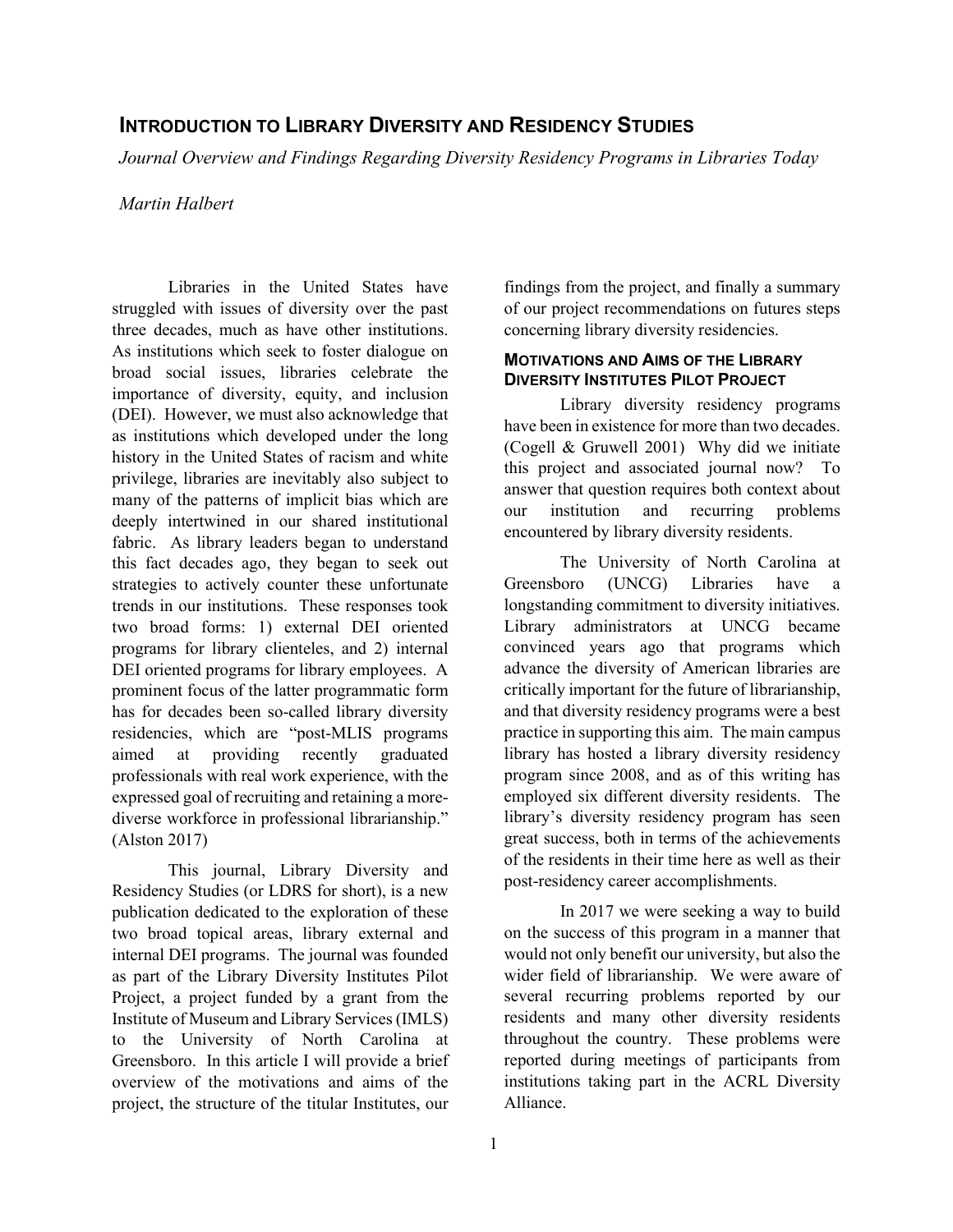comprised of libraries which value diversity share information and work toward the goal of positions to expand the opportunities available to competencies necessary to thrive in an academic The ACRL Diversity Alliance is residency programs and have come together to strengthening the hiring pipeline of qualified and talented individuals from underrepresented racial and ethnic groups. By working together, ACRL Diversity Alliance institutions hope to diversify and thereby jointly enrich the profession. Each institutional member of the ACRL Diversity Alliance commits to create one or more residency individuals from professionally underrepresented groups to gain the knowledge, skills, and context. In 2017, there were 36 institutional members of the ACRL Diversity Alliance.

 regularly been noted. First, residents feel isolated resident at a time at most institutions. They are serving in an internship capacity, rather than new that more established librarians possess. Second, how to get the most out of their residencies, which are by design short term appointments. which are by design short term appointments. As new professionals in temporary assignments they may lack the confidence to assert themselves interest them. about the nature of their residency positions in the host institution they may experience completely with their rotations, but are not mentally prepared During meetings of diversity coordinators and other representatives of institutional members of the Alliance, two broad interrelated problems reported by residents have and lack a professional network. They are typically singletons, as there is usually only one often misunderstood to be graduate students professionals serving as full librarians. Because they are usually new graduates, they often lack the kind of professional network of colleagues residents rarely if ever receive any preparation for in seeking out experience in areas that most Because of misunderstandings inappropriate assignments or other frustrations to ask for clarifications concerning the work they are assigned or simply request a reassignment if they feel a rotation is unproductive. Unfortunate results which occur when these two problems manifest in residencies is that the experience is

 harmful for the career development of the unproductive or even mentally distressing and resident.

 reported frequently enough over the years in usefully be addressed in a project. We designed collaboration with the Association of College and with these basic aims in mind. These problems and negative results do not always manifest; however, they have been forums such as the ACRL Residency Interest Group (RIG) that we thought these issues could the Library Diversity Institutes Pilot Project in Research Libraries (ACRL) Diversity Alliance

# **DESIGN AND STRUCTURE OF THE LIBRARY DIVERSITY INSTITUTES**

 The core approach that our project took was to conduct brief but intensive institutes for creation of a journal to address ongoing dissemination of information on this topic. This understanding and practices in the field of new residents to address the two problems they were most typically reporting, paired with the approach was intended to both address immediate needs of residents as well as fostering improved librarianship towards residencies and more broadly toward diversity issues in general.

# *Addressing Isolation Through Cohorts*

 network of colleagues with similar experiences. valuable for library professionals entering new The problem of isolation would be addressed by developing the attending residents through a cohort formation model, thereby providing them with an immediate professional Witteveen (Witteveen 2015, 42) defines such a cohort as "a group of learners who share common learning experiences in order to build a stable, ongoing professional community." The benefits of cohort models for library professional development in particular are broadly acknowledged, and are often perceived as phases of their careers as evinced by the many library leadership institutes which are inherently based on cohort learning models. Examples include the Leading Change Institute (formerly the Frye Leadership Institute) hosted by the Council on Library and Information, the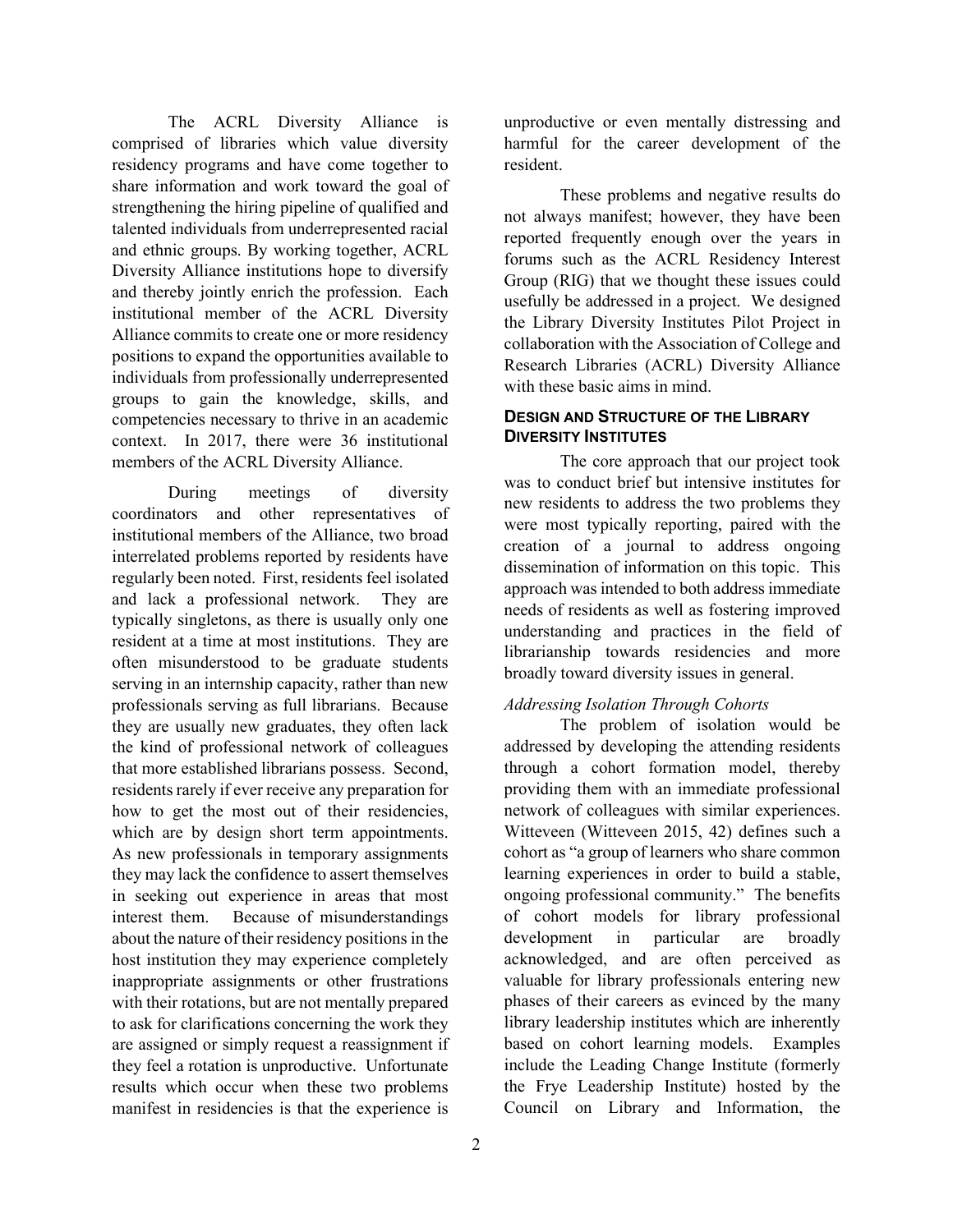Leadership Institute for Academic Librarians hosted by ACRL, and the TALL Texans Leadership Institute hosted by the Texas Library Association [\(http://www.txla.org/talltexans](http://www.txla.org/talltexans)).

are widely recognized by many universities. various kinds of cohort learning and development women's lived experience, and therefore more sustaining." The benefits of cohort learning programs  $(GSU 2015)$   $(CCU 2011)$  The pros and cons of programs have been occasionally studied. A multi-year study of females pursuing doctoral degrees in educational leadership (Pemberton and Akkary 2010, 179) reported in summary that cohort approaches "may be more consistent with relevant, empowering, and sustaining." Witteveen identifies various benefits, and states "Recent MLIS graduates are particularly likely to benefit from cohort programs as they look for ways to start their careers."

 power of cohort formation for addressing support, we devoted a significant amount of time the attending residents together as a cohort quickly. The institutes featured a series of small groups of residents. Structured activities others interested in hosting such activities. together, a group tour of the International Civil individuals to meet and talk. The structured approach in mind, such that we tried to maximize complex tasks such as group research topic Because we strongly believed in the residents' problems with isolation and ongoing during the institutes to activities meant to bring structured and unstructured encounters between included various kinds of icebreakers, get-toknow-you sessions, team-building exercises, and research topic brainstorming, all of which will be shared in this journal separately as examples for Unstructured activities included holding meals Rights Museum, and simply providing time for activities were designed with a "max-mix" the opportunities for residents to meet everyone else in the cohort in at least one session. The cohort formation sessions were organized in a progression, starting with simple starting activities, and eventually moving to more exploration. The cohort formation sessions were

designed and conducted by Dr. Martin Halbert and Gerald Holmes, the project co-principal investigators.

 communicate with residents before and during institute the residents collectively voted to merge this listserv with the listserv established for the As another mechanism for cohort development, we created a listserv to the institute. At the conclusion of the second prior attendees, a practice that we will likely recommend continuing.

# *Residency Preparation Curriculum and Cohort Formation Activities*

 To create a curriculum that would better convened a group of three experts knowledgeable concerning both specific concerns of residencies institute. In the case of the first institute we also who actively took part in instructional sessions. UNCG resident Deborah Caldwell, as well as two other residents who had attended the previous year's institute. instructors assembled will be shared in this prepare the attendees for their residencies, we as well as diversity issues more broadly. These experts, together with the project co-principal investigators, formed the instructors for each added the keynote speaker, Dr. Jon Cawthorne, In the case of the second institute, we added the The curriculum that these journal separately, and only summarized here.

 during each institute on his doctoral research, before going on to earn his Ph.D. in Library and the foundation of the curriculum because it laid out a basic framework for understanding how and why residencies do and do not succeed. Dr. Jason Alston gave a presentation which was extremely apropos in that it focused on the success factors of library diversity residency programs. Dr. Alston could also speak from personal experience in that he had been the first resident at UNCG ten years previously, Information Science. This presentation formed

 Dr. LaTesha Velez gave a presentation at speak from personal experience in that she had each institute on practical aspects of getting the most from a residency. Dr. Velez could similarly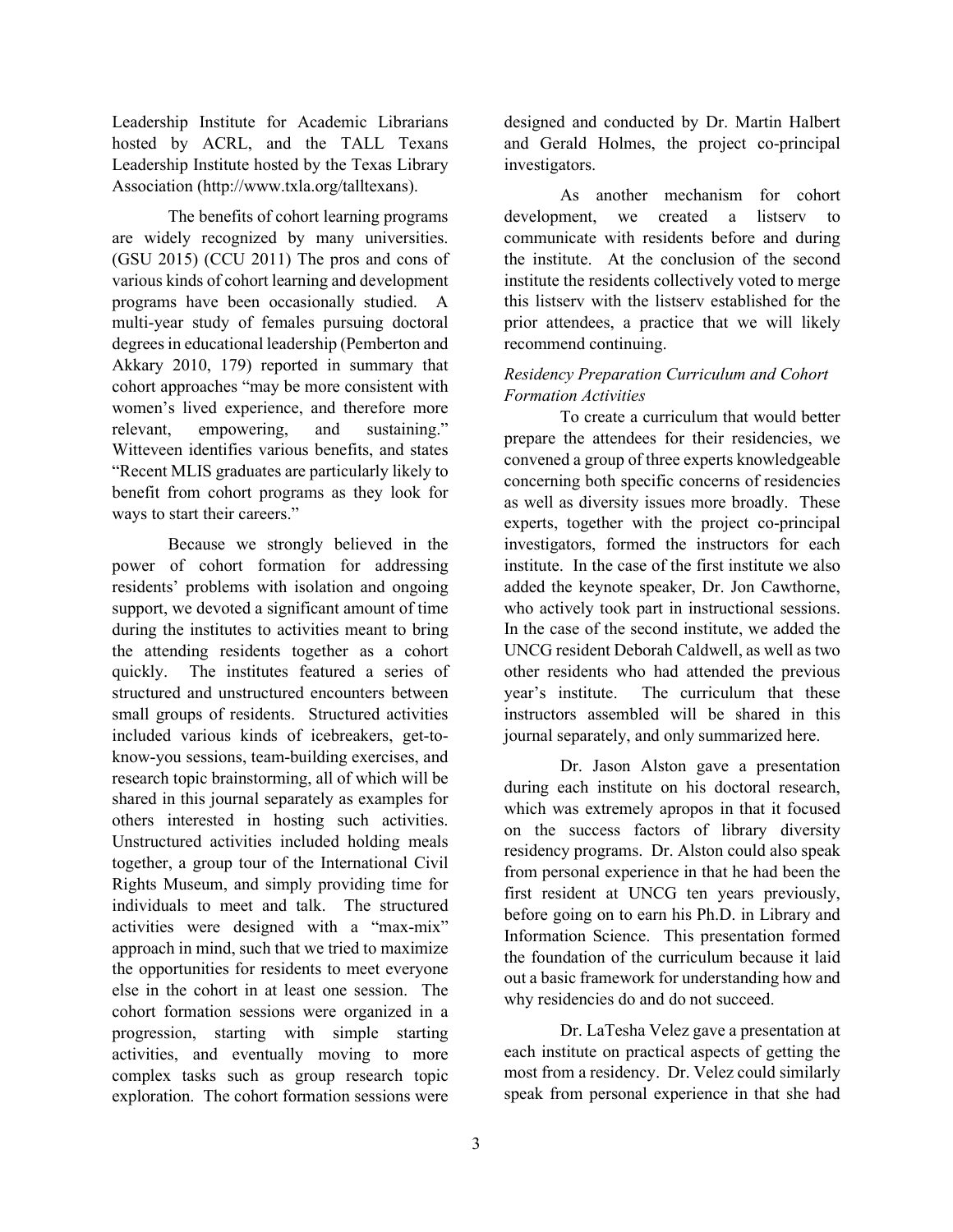residents, reproduced elsewhere in this journal. been the second resident at UNCG, and had likewise gone on to earn a LIS Ph.D. Her presentation centered around a handbook for new Her handbook included both specific and more general tasks designed to maximize the experience of the residency.

 Dr. Irene Owens, Dean Emeritus of the School of Library and Information Sciences at management, issues which are centrally germane North Carolina Central University, conducted an extended session at each institute concerning topics of both self-assessment and conflict to residencies and the beginning steps of any new professional's career.

 The institutes also each featured an respected leaders in the field who could speak to issues of diversity with regard to either librarians closing of the institute with perspectives that larger issues that nevertheless related to them. As library dean, a dean of a LIS program, and at the beginning of his career as a resident. Dr. planning activities for the project. Our closing Brown, the incoming President of the American backgrounds. Our opening speaker during the diversity issues. His speech covered both abstract for the attendees to consider in their careers. Our opening keynote and closing presentation by or academic professionals. The purpose of these presentations was to punctuate the opening and would enable attendees to pause and reflect on mentioned, the first institute featured Dr. Jon Cawthorne as the opening speaker. Dr. Cawthorne could speak to a number of perspectives because of his experience as a Cawthorne was subsequently elected ACRL President and has continued to participate in the speaker during the first institute was Wanda Library Association. Brown provided a broad perspective on librarianship today and the challenges encountered by librarians of diverse second institute was Dr. Franklin Gilliam, UNCG Chancellor and a respected sociologist of principles and extremely practical considerations closing speaker in the second institute was Loretta Parham, CEO and Library Director of the

 served to bracket and further structure the learning experiences of the events. Robert W. Woodruff Library of the Atlanta University Center. In addition to career advice, Parham spoke to the nature of collaboration and institutional commitment. The addition of opening and closing speakers at the institutes

 learning experiences of the events. Each Library Diversity Institute was experiences for attendees over a long weekend, structured carefully to provide an arc of learning summarized as follows:

- day): Institute leaders laid out the structure of speaker to set the tone by providing a provocative and engaging set of themes to 1. Welcome and Opening Keynote (Friday mid the institute, and then introduced a keynote consider.
- 2. Initial Cohort Formation Activities (Friday afternoon): Institute instructors guided residents in a series of structured activities to introduce them to one another and begin cultivating the group as a cohort.
- 3. Key Preparatory Curriculum Sessions (Saturday, and optionally, Sunday): These sessions are taught by qualified instructors are essential to the success of residents. approaches to managing conflict when it may who are knowledgeable about topics which These topics include success factors in residencies, practical strategies to get the most out of a residency experience, and arise in the workplace. Note that this curricular material is included in other articles in this issue of LDRS.

#### **WORKSHOPS AND WEBINAR SERIES**

 information to attendees, we needed additional mechanisms to reach institutional diversity coordinators and others who would not be While the Institutes were extremely effective mechanisms for disseminating attending. We therefore conducted a series of both workshops and webinars.

 The project team held one workshop and participated in another during the course of the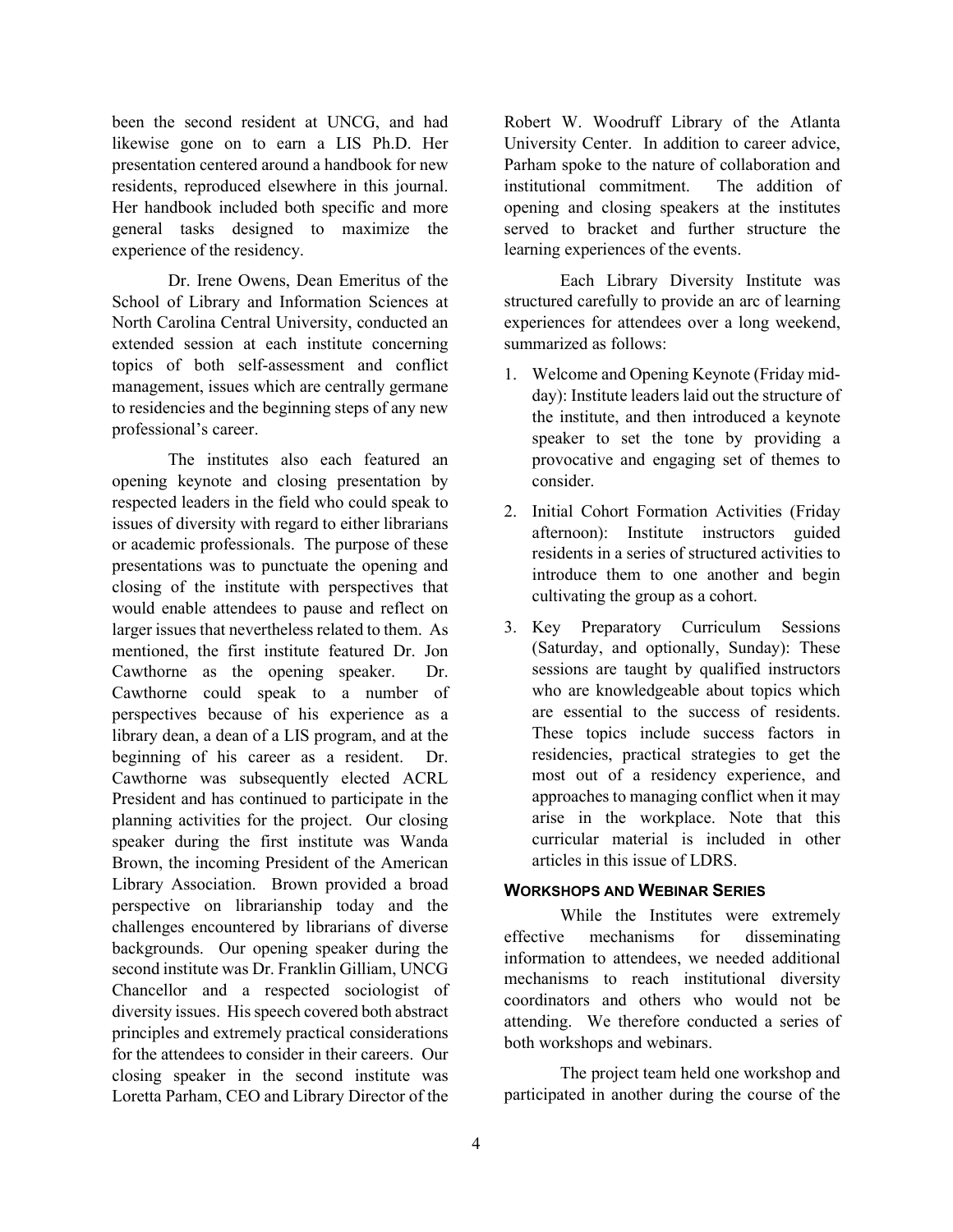project. During the ACRL Biannual Conference Narrative" for both residents and coordinators. organization. The preconference succeeded in both aims. We reconnected with the residents planning for subsequent project activities, as leadership. The preconference served as an effective bridge event for the project Institutes, and built up the field relationships of the project. in April 2019, the project team participated in a pre-conference entitled "Taking Charge of Your Participation in this preconference was proposed in the original grant narrative as a way of both continuing the conversation with residents who had attended the first Institute in 2018 and also as a means of broadening the collaboration with other professionals in the field and ACRL as an from the previous year and were able to engage in follow-on activities with them focused on further advancing their career progression planning. We were able to recruit additional residents to attend the 2019 Institute, as well as engaging many additional professionals in described below. Important connections were established with both ACRL and ALA

 well attended by both residents and diversity many or most residents were able to attend and attendees experienced a rich blend of discussions diversity coordinators should be scheduled residents. This provides a dual synergy: residents progression energized many residents to participate more fully in the post-conference A second workshop was held as a postconference following the 2019 Institute in Greensboro. This post-conference was extremely coordinators, and featured presentations by diversity professionals from around the country. Because it immediately followed the Institute, further cultivate their professional expertise on diversity issues. By continuing the conversations across both the Institute and post-conference, and information sharing opportunities. One of our secondary project recommendations is that similar post-conferences which are open to whenever possible to follow institutes for receive intensive and exclusive attention first, followed quickly thereafter by professional interaction with diversity coordinators. This

 where they might not have otherwise as new professionals not yet accustomed to speaking.

 mechanism we deployed. The obvious advantage of webinars is that they provide opportunities for topics related to maximizing the results of residencies. We recorded these sessions and Webinars were another dissemination participation by geographically dispersed individuals in a shared conversation. These periodic sessions included presentations by both diversity coordinators and former residents on archived them on the project website for subsequent viewing.

# **LDRS JOURNAL**

 information on both library residencies and diversity efforts more broadly, we felt strongly that there was a need for an ongoing forum for therefore decided to establish an ongoing open understanding of diversity issues, best practices emerging topics in these areas to the widest While the workshops and webinars provided occasional opportunities to share professionals to publish research and successful strategies for undertaking such programs. We access publication entitled *Library Diversity and Residency Studies* in order to promote improved in library diversity residencies, and research in possible audience. This journal aims to disseminate peer-reviewed research and practical guidance for institutions seeking guidance on a wide variety of topics related to diversity and residency programs in library settings.

 cohort of institute residents, and articles on the broad array of diversity issues in libraries. Near The first volume of the journal which you are now reading includes reports on results, information produced, conclusions of this project, accounts of the experiences of the first the end of the project period an associated open webinar will present these findings and experiences to a broad audience, including those who might otherwise be unable to attend inperson events.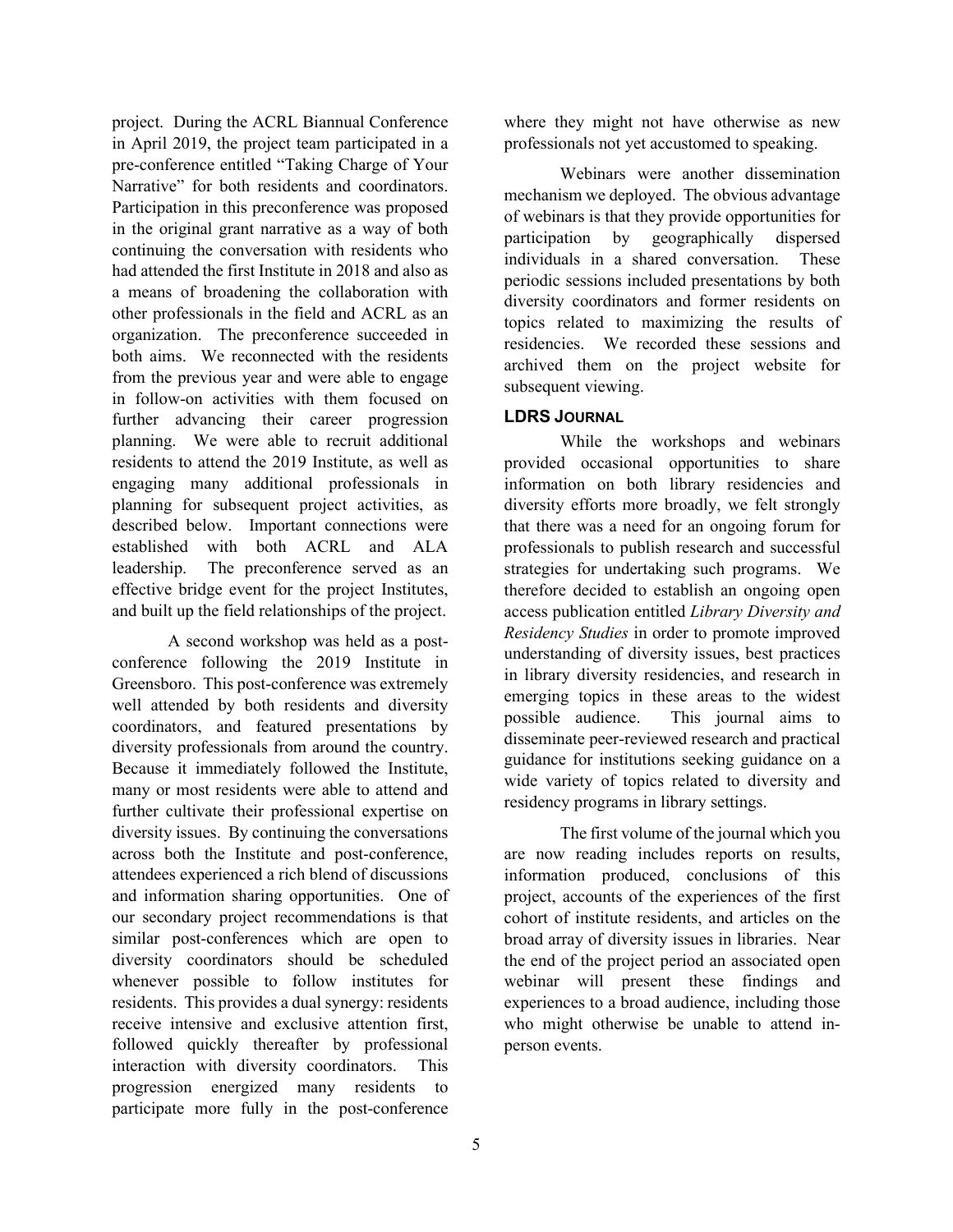# **FINDINGS REGARDING THE CURRENT STATE OF LIBRARY DIVERSITY RESIDENCIES**

 number of findings to share. Each of these recommendation, which will be discussed in the In the course of this project we have studied the current state of library diversity residencies in the United States, and have a findings in turn generated an associated following section.

# *Finding #1: Library diversity residents benefit from cohort institutes.*

 exercises and experiences to form them into a cohort. The second goal of the institutes also anecdotal reports from residents after the two institutes held during the course of the project. A core finding of the project is to confirm the benefits of bringing residents together to attend institutes in which they are provided with benefitted residents. These findings were confirmed both through post-institute surveys of attending residents as well as overwhelming

peers concerning other residency experiences. The residents commented on the utility of both the preparatory training and the immediate availability of a new professional network of peers after attending the institutes. During the institutes they quickly became focused on and aware of larger perspectives beyond their own personal residency experiences. This occurred because they were exposed to both research that distilled key points about residency experiences nationally as well as practical reports from their Residents reported that they came away feeling much more prepared, and with a sense of both opportunities to embrace and problems to avoid in their individual residencies.

 institution for both their own residency in other cases were simply the result of hearing Residents frequently reported that the institute provided them with many ideas from other attendees to take back to their home experience and other diversity programs in their home libraries. In some cases these ideas arose from group discussions during the institute, and about activities underway elsewhere.

 during the institutes generated a large number of Residents found it beneficial to have access to the institute instructors in order to receive immediate feedback during these brainstorming sessions. A have subsequently followed up with joint inter- panels, webinars, and advocacy efforts both at the Group discussions between residents ideas for research projects they were interested in pursuing in their subsequent professional work. number of residents in the respective cohorts institutional projects that they have undertaken since attending. Examples include conference institutional and national levels.

 one of our recommendations in the next section is to continue the annual program; however, this Because residents overwhelmingly reported benefits from attending the institutes, raises obvious issues of sustainability which will be discussed.

# *Finding #2: There is inadequate information available on library diversity residencies.*

 institutional members of the ACRL Diversity Alliance were actively hosting residents proved to be false. Many factors affect whether or not particular institutions are able to host a resident in support for the program in terms of availability of can supervise a resident and champion the idea of conventions in terms of when they start in the the residencies. We assumed that if institutions One fact that made it difficult to recruit residents for the institutes was the lack of shared information about library diversity residencies nationally. There is no database or service which lists which institutions are hosting a resident at any given time. Our initial assumption that all any particular year, including funding, timing of recruiting efforts, changing levels of interest by institutional leadership, and changing levels of a diversity coordinator or other individuals who a residency. Other assumptions of ours which proved false were that residencies follow year, length of the residencies, and structure of hosted residencies that they would be members of the ACRL Diversity Alliance; this also proved to be an inaccurate assumption, as we encountered many residencies at libraries which were not part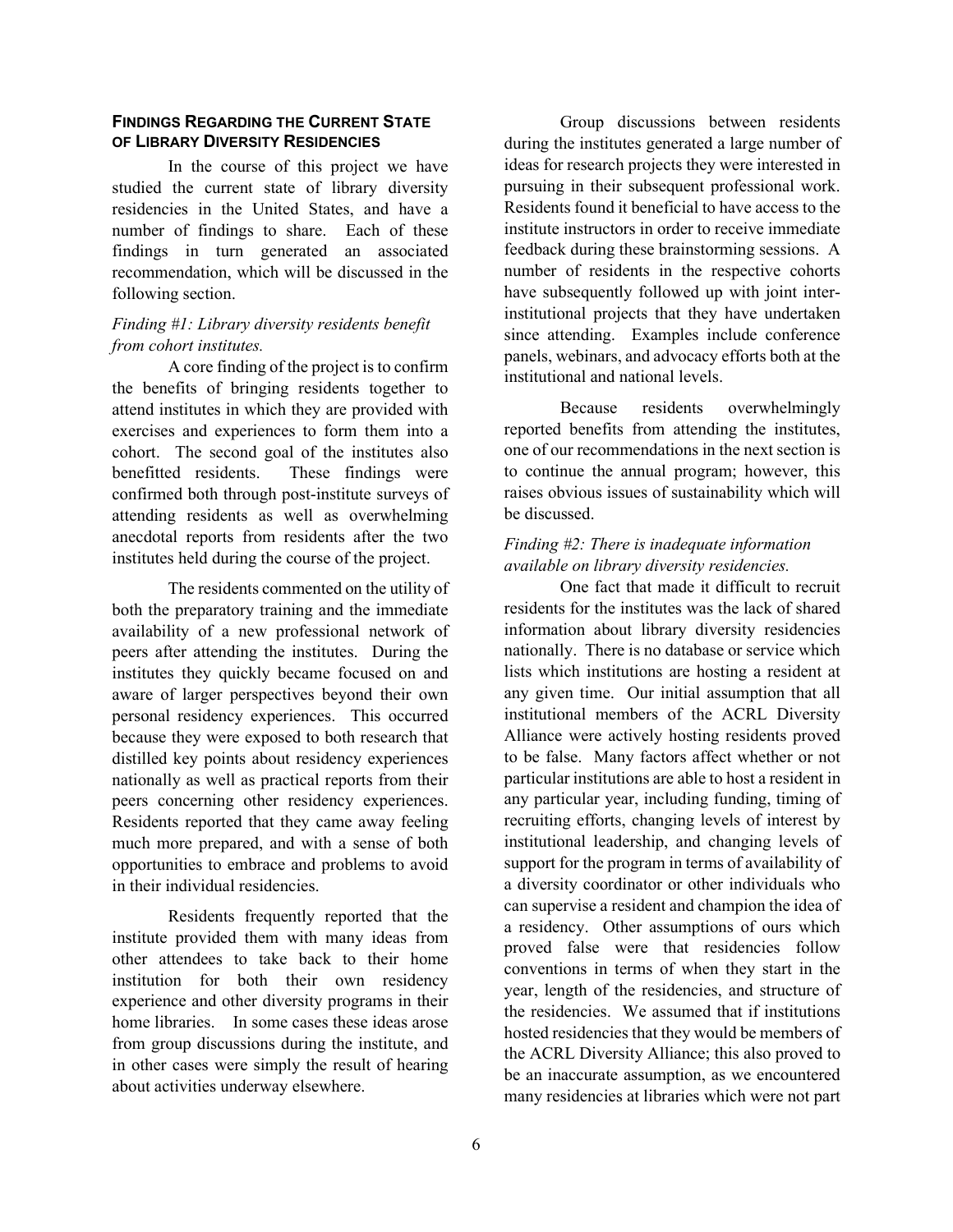of the Alliance and some which were completely unaware of it.

 primary method of gaining information was to contact individual institutions directly. Beyond especially position postings. We created a Because there is very little shared information of any kind maintained publicly regarding library diversity residencies, our membership in the ACRL Diversity Alliance, we used a variety of sources to identify institutions which had either hosted residents in the past or were considering hosting them in the future, database of institutions to contact, and then typically began making phone calls. It was often very unclear what individual was the appropriate person to call within a particular library or library system, virtually all of which had idiosyncratic organizational structures and groups which hosted the residency in question.

 Because there is so little information available concerning residencies nationally, one of recommendations lays out ways this could be addressed in the future.

# *Finding #3: Library diversity residency program expectations, characteristics, experiences, overall numbers, and quality differ widely.*

encountered in residencies we encountered. encountered in residencies we encountered. While some prior studies had led us to believe differences across programs. This variation our institute instructors), who has examined how provided elsewhere in this journal issue. The that we found particularly troubling. One of our biggest surprises in this project was the degree of variation we that there was significant consistency in residency programs, we observed significant across programs had already been well documented in the research of Dr. Alston (one of the variances in residencies contribute to either successful outcomes or problems in the experiences with such programs by both residents and institutions. A summary of his research is following are some examples of these variances

 Basic institutional expectations of residents differed widely. The structure of the

 residencies varied widely, ranging from some programs that imposed a great deal of structured unsupervised with very few constraints. We institution of the basic purposes and rationale for hosting the residency in the first place. The fact variations during the institutes was one of the benefits they most frequently cited, as it allowed requests of their libraries for either more or less structure and/or clarification of their residencies sequences and specific resident duties, to some programs that left the residents virtually frequently observed poor articulation by the that residents gained perspective on these them to make more informed suggestions and when they returned home.

variation in numbers of residencies across time. variation in numbers of residencies across time. Our inquiries suggested that there is likely historical data. This makes capacity planning for institutes difficult, as the number of attendees in We were surprised at the degree of significant variation in the number of residencies taking place at any given time, both during the two years of undertaking this program and in previous years that we attempted to reconstruct a given year may vary unpredictably.

 simply positions named for a donor that gave There is also a surprising amount of variation and inconsistency in the basic terminology used to refer to residencies. Many residencies do not explicitly reference diversity, some do so only implicitly, and many seem wholly unconcerned with diversity issues despite being couched in terms of diversity. Despite being post-MLS paid positions, we found many positions that were not termed residencies, but instead were called fellowships, internships, or money to create the temporary position. Yet, there are a large number of similarities that characterized the experiences of all the individuals who ultimately found themselves in these positions.

 institutions were (or were not) to actually host a diversity resident. Some institutions seemed to have done almost nothing to prepare for the The most troubling variations we observed came in the form of how well prepared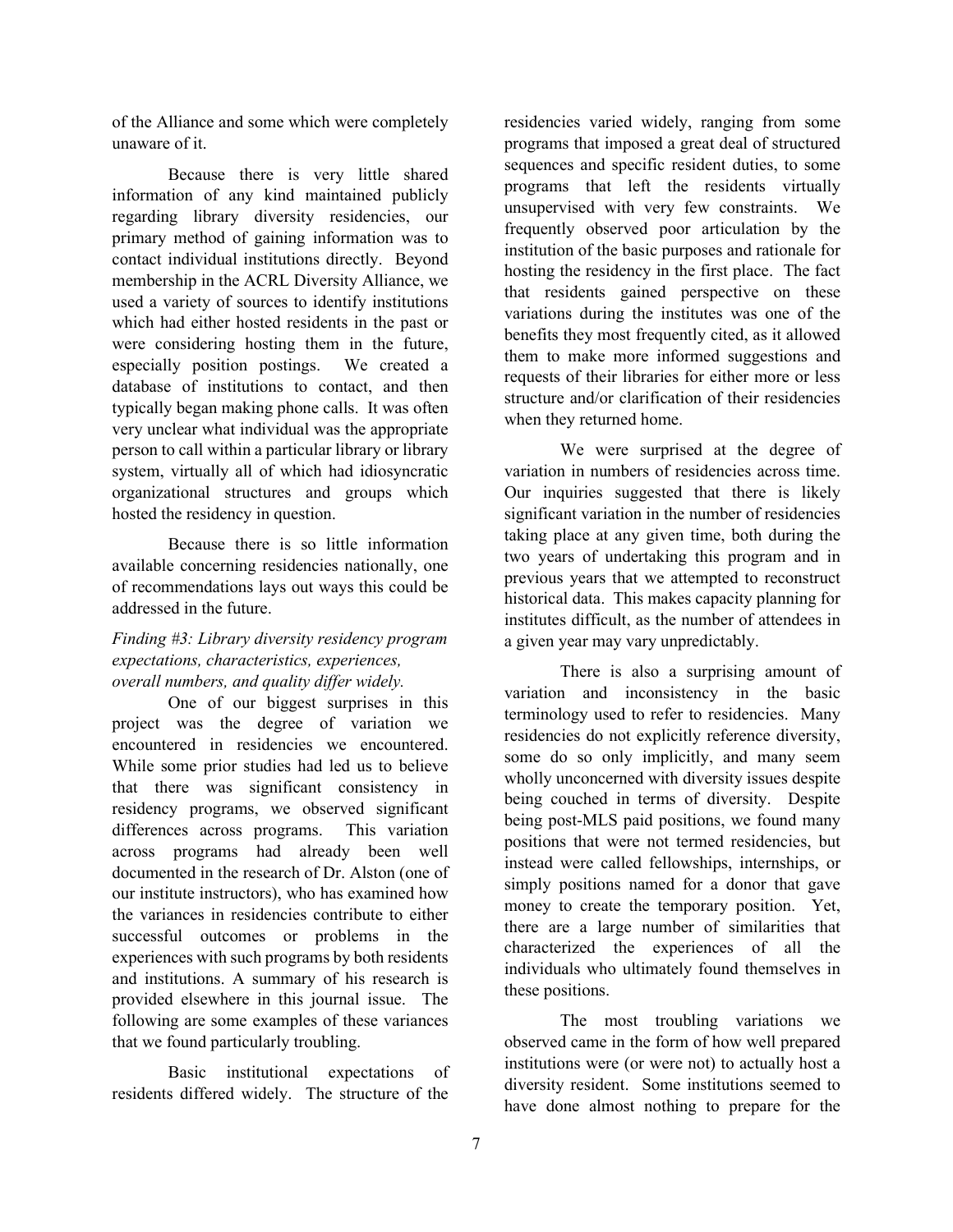the institution. This lack of preparation often seemed to be the underlying cause of much of the residency beyond hiring the individual, situation that understandably led to confusion and disappointment on behalf of both the resident and other variance we observed across residencies.

 the single greatest problems we observed in Because this lack of preparation is one of residencies, we have a key recommendation concerning preparatory checklists in the next section of this article.

# *Finding #4: The history of library diversity residency programs and outcomes raises many questions.*

 first step toward improvements in this area. Yet, spoke to) focus on the lack of progress in this frequent formulation of this critique that we heard ran along the lines of, "Why is the library temporary and contingent professional positions? avoid bias and simply hiring more people from One of the primary purposes of diversity residency programs in libraries articulated more than two decades ago was to increase the number and status of marginalized populations in the library profession. Residencies were seen as a many anecdotal critiques of residencies today (including some vocal critiques from residents we fundamental purpose of residencies. The most profession still focusing on hiring people of color and other marginalized communities into Why are institutions not taking more measures to marginalized groups?"

 Our project came to the conclusion that to our final recommendation about a broader these critiques should be taken seriously, and led discussion about hiring patterns in libraries.

#### **RECOMMENDATIONS REGARDING LIBRARY DIVERSITY RESIDENCIES**

Our project findings led us to develop a series of recommendations to be considered by the library field as a whole, and the ACRL Diversity Alliance in particular. They are as follows.

*Recommendation #1: Continue holding annual cohort institutes for library diversity residents.* 

 library diversity residents significantly improves away better equipped to get the most out of their positions, and are also better equipped to points and has laid out a general model for the Conducting an annual institute for new the circumstances of residencies. Residents come contribute to their home institutions. We believe our project has conclusively demonstrated these structure of such institutes; the main issues revolve around how to fund an annual institute that would accomplish these goals.

 institution commitment. First, we believe that the core expenses of the institute could be funded with some of the revenue generated by the annual residents. The second category of funding sending them to the institute as part of the commitment to hosting a residency in the first institute should rotate among libraries that are members of the ACRL Diversity Alliance. The a constructive and positive event experience. Our proposal is to combine two categories of funding with a rotating host dues of the ACRL Diversity Alliance, the core expenses being associated with instructor travel funds, food, and other event expenses for the needed is travel funds for the residents; we feel that their home libraries should commit to place. Finally, the responsibility for hosting the main duties associated with hosting an institute include venue arrangements, and the various coordinating logistics associated with bringing residents together with high quality instructors in

 responsibility of hosting an institute. We believe advancing diversity in new librarians that this This model does presume that individual libraries will sequentially agree to step up to the that there are enough libraries in the Alliance which have a sufficiently strong commitment to will be a realistic and attainable goal.

 it distributes the expenses associated with the schedule institutes well into the future. Indeed, This model would be sustainable in that institute across participating libraries, and allows for a cyclical preparatory planning process to as part of the final year of the project, we have laid the groundwork for this process, negotiating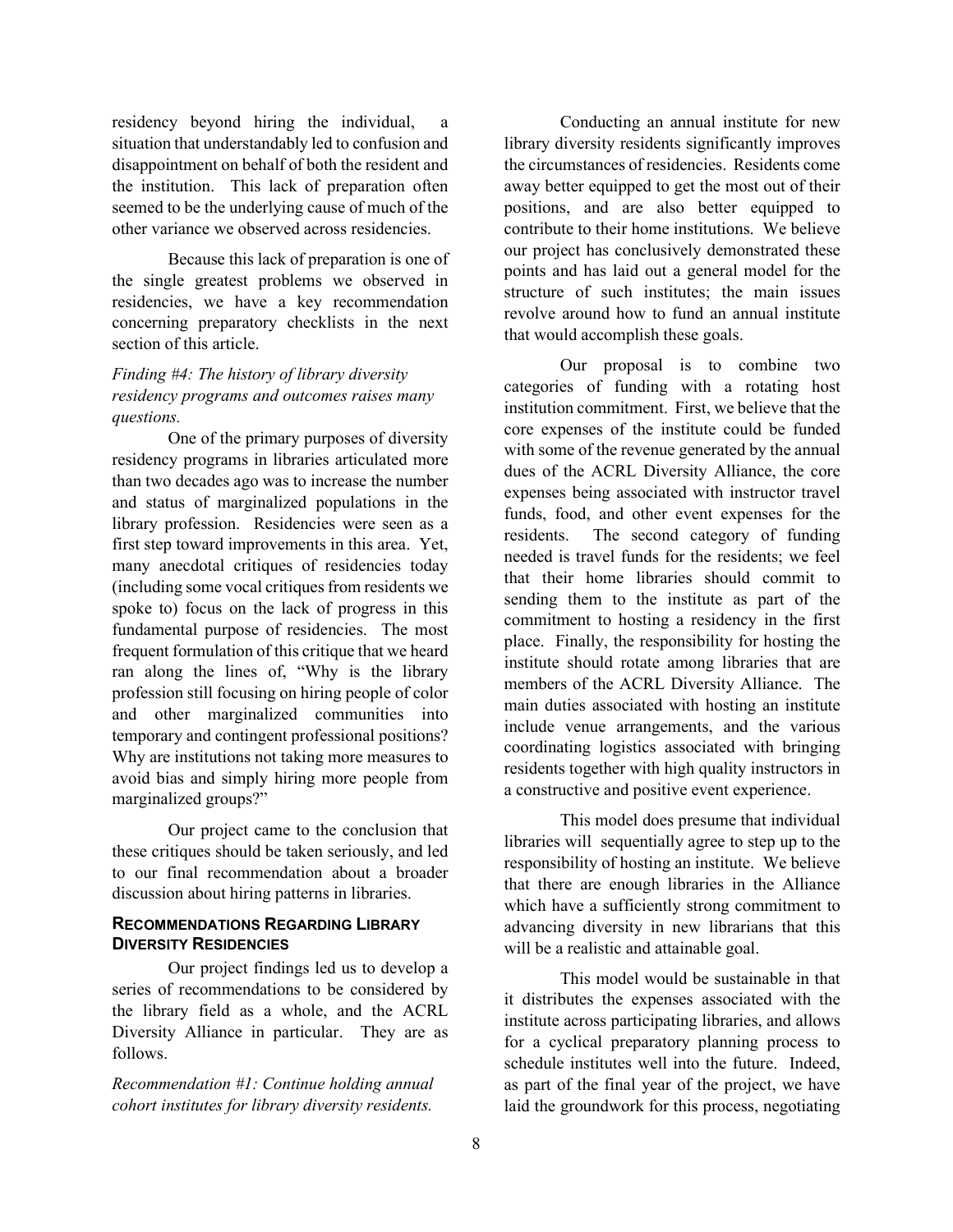agreements with two other research libraries (Texas A&M and Harvard) to host the institute in Institute to continue annually for the foreseeable future. We would like to invite libraries to consider the possibility of hosting a future institute; discussions on this topic will hopefully the coming two years of 2021 and 2022. We hope to be able to catalyze a successful planning process that will enable the Library Diversity take place within the ACRL Diversity Alliance in coming years.

# *Recommendation #2: An ongoing information gathering and dissemination program should be established for library diversity residencies.*

 The fact that there is no ongoing public basic numbers or results of residencies over time. record-keeping regarding residencies has hampered the ability of the field to assess either We strongly recommend that an ongoing program to track residencies be established.

 We are less sure of the best mechanism require a central institutional home. The most Alliance dues could fund both the institute (the operation that would proactively gather and residencies nationally. Other possible models are for another organization to take on the come to mind), or for a large research library to take on this role. We intend to continue this for sustaining such a record-keeping operation, because unlike the distributed/rotating model for the institute, a centrally maintained database will logical home for the endeavor would again be ACRL, but we are unsure if the Diversity highest priority in our view) and a record-keeping maintain statistics and other information on responsibility (the ALA central office and ARL discussion with other interested libraries and organizations in coming months to try to catalyze possibilities for such an endeavor.

 publish retrospective records and analysis of collated many references to past residencies in the course of this project, we have a starter database for such information, and we are A first step is to assemble and ideally previous residencies. Because our project team considering publishing it as an article in this

 publishing such information and their thoughts in journal in a future issue. We also invite others who have studied residencies to consider this journal.

 *Residency) Checklist should be developed, Recommendation #3: An LDR (Library Diversity modeled on the TDR (Trusted Digital Repository) Checklist.* 

 Checklist (previous referred to as the TRAC, or of repositories of information. (CCSDS 2011) standard 16363:2012. (ISO 2012) This checklist framework for repositories to conduct self-audits. their level of preparedness as a repository. The Trusted Digital Repository (TDR) Trusted Repositories Audit and Certification checklist) is a well-known and accepted standard for gauging the trustworthiness and preparedness This checklist was later formalized as ISO provides both a framework for organizations to formally audit repositories, as well as a An "audit" in this context means documentation of practices undertaken by the repository which make it trustworthy for reliably maintaining digital information. In the case of self-audits, the checklist provides a systematic way for institutions to objectively assess and document

 of this kind be developed for institutions either checklist would allow institutions to either hire an external agency to assess their level of Our recommendation is that a checklist considering hosting a library diversity residency, or considering hosting a residency. Such a preparedness to host a residency program, or (if implemented rigorously) conduct a selfassessment of their preparedness.

 their level of readiness for hosting a resident. Because such an audit can be done internally, In the case of TDR audits, what such checklists enable a repository to do is to use broadly accepted external standards in understanding how and to what level they have thought through and made themselves ready to serve as repositories. In the case of an LDR (Library Diversity Residency) audit, it would similarly enable an institution to carefully assess especially as a preparatory step, it would allow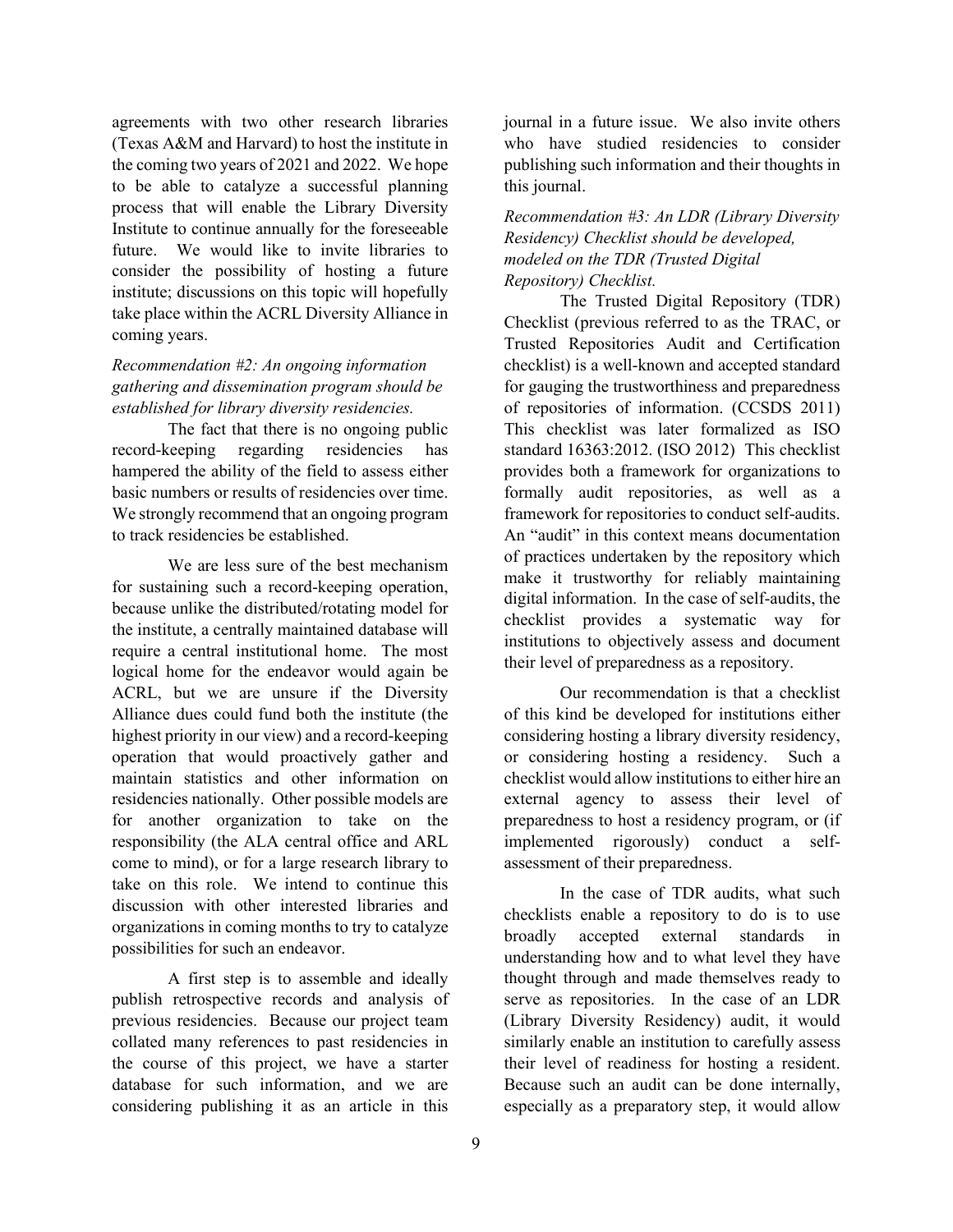institutions to better prepare for the work of significant obligations and ramifications for both hosting a resident, a commitment which entails the institution and prospective residents.

 checklist, while not as onerous as the many years), would nevertheless require a many librarians across the country to be credible. which might take this work up, including not only drafting early recommendations for such a checklist in the form of articles in this journal in The development of such an LDR development of the TDR checklist (which took significant amount of work and buy-in from There are a number of standing ALA committees the ACRL Diversity Alliance but also the LLAMA Diversity Officers' Discussion Group. The formation of an ad hoc interorganizational task force extending beyond ALA is also a possibility. We hope to engage others in catalyzing such discussions in coming months, and may seek to engage various groups in future issues.

 *programs and library diversity programs in Recommendation #4: Library diversity residency general should be periodically re-evaluated by both institutions and professional associations to identify improvements that would benefit marginalized groups.* 

 should have attention from a variety of groups is Another discussion that we believe the current configuration of library diversity residency programs, variations found in these configurations, and strategies for improving both residencies and other ways of fostering a more diverse workforce in librarianship.

 ALA. A broadly inclusive approach might be to Such discussions could potentially leverage or be combined with efforts to implement the previous three recommendations in this article. However, we would advise caution in not trying to pile on too many tasks for a single committee or even as large an organization as also engage the many ethnic caucuses affiliated with ALA. (ALA 2006)

#### **CONCLUDING THOUGHTS**

 Library Diversity Institutes Pilot Project and embarking upon publication of the LDRS journal, it seems remarkable that so much has been diversity-related efforts in libraries while so little efforts. Residencies have been foundational to enormous range of research and next steps that benefits for librarians from marginalized groups. progress down this path has been achieved. As we have reached the transition point in our work of completing the IMLS-funded accomplished through residencies and other has been done to assess the outcomes of such jump-starting the careers of a generation of diverse librarians; however, there is still an lays on the path before us to realize the greatest We look forward to a future in which significant

#### **REFERENCES CITED**

- ALA. 2006. "Listing of Current Affiliates", American Library Association, October 30, 2006. [http://www.ala.org/aboutala/](http://www.ala.org/aboutala) affiliates/affiliates/current
- Alston, Jason. 2017. *Causes of Satisfaction And Librarians – A Mixed Methods Study Disatisfaction For Diversity Resident Using Herzberg's Motivation-Hygiene Theory.* University of South Carolina, doctoral dissertation. <http://scholarcommons.sc.edu/etd/4080>
- CCSDS. 2011. *Audit and Certification of Trustworthy Digital Repositories.*  Consultative Committee for Space Data Systems. NASA Headquarters: Washington, DC. [https://public.ccsds.org/pubs/](https://public.ccsds.org/pubs) 652x0m1.pdf

CCU. 2011. "What Is a Cohort Program?" Colorado Christian University, College of Adult and Graduate Studies Blog. Posted August 22, 2011. <http://www.ccu.edu/blogs/cags/2011/08>/ what-is-a-cohort-program/